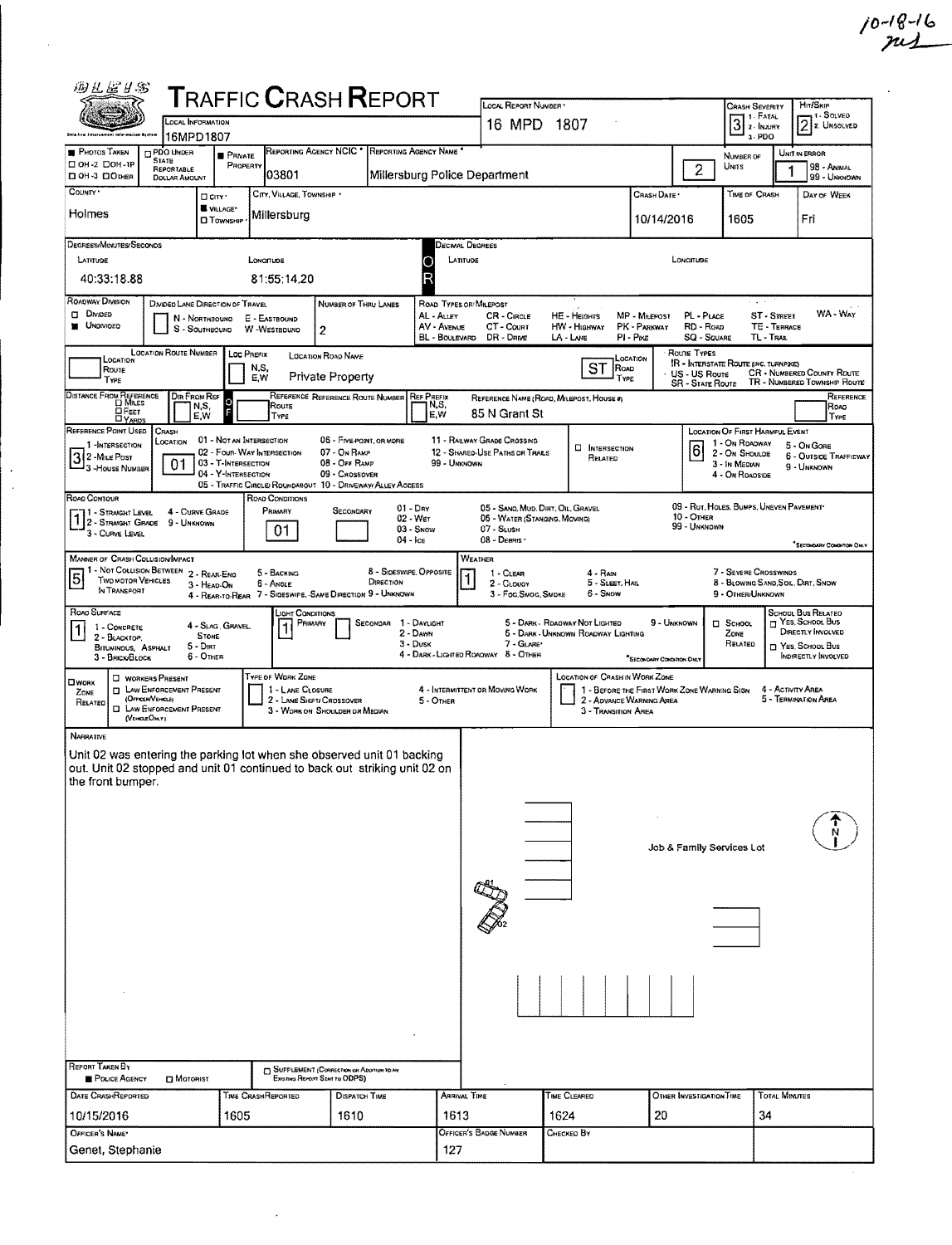|                                       | Unit                                                                                    |                                                       |                                                                                |                                                                               |                                                                                                                                            |                                                                            |                                                                             |                                                            |                                                            |                                                                               |                                                                 |                                                   |                                                                                                                        |  |  |
|---------------------------------------|-----------------------------------------------------------------------------------------|-------------------------------------------------------|--------------------------------------------------------------------------------|-------------------------------------------------------------------------------|--------------------------------------------------------------------------------------------------------------------------------------------|----------------------------------------------------------------------------|-----------------------------------------------------------------------------|------------------------------------------------------------|------------------------------------------------------------|-------------------------------------------------------------------------------|-----------------------------------------------------------------|---------------------------------------------------|------------------------------------------------------------------------------------------------------------------------|--|--|
|                                       |                                                                                         |                                                       |                                                                                |                                                                               |                                                                                                                                            |                                                                            |                                                                             |                                                            |                                                            | LOCAL REPORT NUMBER<br>16 MPD 1807                                            |                                                                 |                                                   |                                                                                                                        |  |  |
| UNIT NUMBER                           |                                                                                         |                                                       | OWNER NAME: LAST, FIRST, MIDDLE ( L SAME AS DRIVER )                           |                                                                               |                                                                                                                                            |                                                                            |                                                                             |                                                            | OWNER PHONE NUMBER                                         |                                                                               | <b>DAMAGE SCALE</b>                                             |                                                   | DAMAGE AREA                                                                                                            |  |  |
|                                       |                                                                                         |                                                       |                                                                                |                                                                               |                                                                                                                                            |                                                                            |                                                                             | FRONT                                                      |                                                            |                                                                               |                                                                 |                                                   |                                                                                                                        |  |  |
|                                       | OWNER ADDRESS: CITY, STATE, ZIP                                                         | SAME AS DRIVER )                                      |                                                                                |                                                                               |                                                                                                                                            |                                                                            |                                                                             |                                                            |                                                            | 1 - NONE                                                                      |                                                                 | o                                                 |                                                                                                                        |  |  |
| ОH                                    |                                                                                         |                                                       |                                                                                |                                                                               | о                                                                                                                                          |                                                                            |                                                                             |                                                            |                                                            |                                                                               |                                                                 |                                                   |                                                                                                                        |  |  |
| LP STATE                              | LICENSE PLATE NUMBER                                                                    |                                                       |                                                                                |                                                                               | <b>VEHICLE IDENTIFICATION NUMBER</b>                                                                                                       |                                                                            |                                                                             |                                                            |                                                            | <b>#Occupants</b>                                                             | 2 - Minon                                                       |                                                   |                                                                                                                        |  |  |
|                                       |                                                                                         |                                                       |                                                                                |                                                                               |                                                                                                                                            |                                                                            |                                                                             |                                                            |                                                            | 1.                                                                            | 3 - FUNCTIONAL                                                  |                                                   | O<br>□                                                                                                                 |  |  |
| <b>VEHICLE YEAR</b><br>0              | <b>VEHICLE MAKE</b>                                                                     |                                                       |                                                                                | <b>VEHICLE MODEL</b>                                                          |                                                                                                                                            |                                                                            |                                                                             | VEHICLE COLOR                                              |                                                            |                                                                               | 4 - Disabling                                                   |                                                   |                                                                                                                        |  |  |
| $D$ PROOF OF                          | <b>INSURANCE COMPANY</b>                                                                |                                                       |                                                                                | POLICY NUMBER<br><b>TOWED BY</b>                                              |                                                                                                                                            |                                                                            |                                                                             |                                                            |                                                            |                                                                               | 9 - Unknown                                                     |                                                   | σ<br>Έ<br>۵                                                                                                            |  |  |
| <b>INSURANCE</b><br><b>SHOWN</b>      |                                                                                         |                                                       |                                                                                |                                                                               |                                                                                                                                            |                                                                            |                                                                             |                                                            |                                                            |                                                                               |                                                                 |                                                   | Rear                                                                                                                   |  |  |
|                                       | CARRIER NAME, ADDRESS, CITY, STATE, ZIP                                                 |                                                       |                                                                                |                                                                               |                                                                                                                                            |                                                                            |                                                                             |                                                            |                                                            |                                                                               |                                                                 |                                                   | CARRIER PHONE                                                                                                          |  |  |
| US DOT                                |                                                                                         | VEHICLE WEIGHT GVWR/GCWR                              |                                                                                |                                                                               | CARGO BODY TYPE                                                                                                                            |                                                                            |                                                                             |                                                            |                                                            | Trafficway Description                                                        |                                                                 |                                                   |                                                                                                                        |  |  |
|                                       |                                                                                         | 2 - 10,001 то 26,000к Las                             | 1 - LESS THAN OR EQUAL TO 10K LBS                                              |                                                                               | 01 - No CARGO BODY TYPE/NOT APPLICABL 09 - POLE<br>02 - BUSI VAN (9-15 SEATS, INC DRIVER) 10 - CARGO TANK                                  |                                                                            |                                                                             |                                                            |                                                            | 1 - Two-Way, Not Divided                                                      |                                                                 |                                                   | 2 - T WO-WAY, NOT DIVIDED, CONTINUOUS LEFT TURN LANE                                                                   |  |  |
| HM PLACARD ID NO.                     |                                                                                         | 3 - MORE THAN 26,000K LBS.                            |                                                                                |                                                                               | 03 - Bus (16+ SEATS, INC DRIVER)<br>04 - VEHICLE TOWING ANOTHER VEHICLE                                                                    | $12 - D$ uMP                                                               | 11 - FLAT BED                                                               |                                                            |                                                            |                                                                               | 4 - Two-Way, Divided, Positive Median Barrier                   |                                                   | 3 - Two-WAY, DIVIDEO, UNPROTECTEO(PAINTED OR GRASS >4FT) MEDIA                                                         |  |  |
|                                       | <b>HM CLASS</b>                                                                         | <b>HAZARDOUS MATERIAL</b>                             |                                                                                |                                                                               | 05 LOCONG<br>06 - INTERMOOAL CONTAINER CHASIS<br>07 - CARGO VAN/ENCLOSED BOX                                                               |                                                                            |                                                                             | 13 - CONCRETE MIXER<br>14 - AUTO TRANSPORTER               |                                                            | 5 - ONE WAY TRAFFICWAY                                                        |                                                                 |                                                   |                                                                                                                        |  |  |
|                                       | NUMBER                                                                                  | <b>IT RELATED</b>                                     |                                                                                |                                                                               | 08 - GRAIN, CHIPS, GRAVEL                                                                                                                  |                                                                            |                                                                             | 15 - GARRAGE /REFUSE<br>99 - OTHER/UNKNOWN                 |                                                            | <b>HIT / SKIP UNIT</b>                                                        |                                                                 |                                                   |                                                                                                                        |  |  |
|                                       | NON-MOTORIST LOCATION PRIOR TO IMPACT<br>01 - INTERSECTION - MARKED CROSSWAL            |                                                       | <b>TYPE OF USE</b>                                                             |                                                                               | UNIT TYPE<br>PASSENGER VEHICLES (LESS THAN 9 PASSENGERS MEDIMEANY TRUCKS OR COMBO UNITS > 10K LBS BUS/VAN/LINO(9 OR MORE INCLUDING DRIVER) |                                                                            |                                                                             |                                                            |                                                            |                                                                               |                                                                 |                                                   |                                                                                                                        |  |  |
|                                       | 02 - INTERSECTION - NO CROSSWALK<br>03 - INTERSECTION OTHER                             |                                                       | 1 - PERSONAL                                                                   |                                                                               | 99<br>01 - Sub-COMPACT<br>02 - COMPACT                                                                                                     |                                                                            |                                                                             |                                                            |                                                            |                                                                               |                                                                 |                                                   | 13 - SINGLE UNIT TRUCK OR VAN ZAXLE, 6 TIRES 21 - BUS/VAN (9-15 SEATS, INC DRIVER)<br>22 - Bus (16+ Sears, Inc Direct) |  |  |
|                                       | 04 - MIDBLOCK - MARKED CROSSWALK<br>05 - TRAVEL LANE - OTHER LOCATION                   |                                                       | 2 - COMMERCIAL                                                                 |                                                                               | 99 - UNKNOWN 03 - MID SIZE<br>or Hit/Skip<br>$04 -$ Full Size                                                                              |                                                                            |                                                                             |                                                            |                                                            | 14 - SINGLE UNIT TRUCK: 3+ AXLES<br>15 - Single Unit Truck / Trailer          |                                                                 | <b><i>Non Мотопівт</i></b>                        |                                                                                                                        |  |  |
|                                       | 06 - BICYCLE LANE<br>07 - Shoulder/Roadside                                             |                                                       | 3 - Government                                                                 |                                                                               | 05 - MINIVAN<br>06 - SPDRT UTILITY VEHICLE                                                                                                 |                                                                            |                                                                             |                                                            | 17 - TRACTOR/SEMI-TRALER                                   | 16 - Truck/Tractor (Bostal)                                                   | 23 - Animal With Rider<br>24 - ANIMAL WITH BUGGY, WAGON, SURREY |                                                   |                                                                                                                        |  |  |
|                                       | 08 - SIDEWALK<br>09 - MEDIAN/CROSSING ISLAND                                            |                                                       | <b>DIN EMERGENCY</b>                                                           |                                                                               | 07 - Pickup<br>$08 - V_{AN}$                                                                                                               |                                                                            | 18 - Tractor/Double<br>19 - TRACTOR/TRIPLES<br>20 - OTHER MEDIHEAVY VEHICLE |                                                            |                                                            | 25 - BICYCLE/PEDACYCLIST<br>26 - PEDESTRIAN/SKATER<br>27 - OTHER NON-MOTORIST |                                                                 |                                                   |                                                                                                                        |  |  |
|                                       | 10 - DRIVE WAY ACCESS<br>11 - SHARED-USE PATH OR THAIL                                  |                                                       | RESPONSE                                                                       |                                                                               | 09 - MOTORCYCLE<br>10 - MOTORIZED BICYCLE                                                                                                  |                                                                            |                                                                             |                                                            |                                                            |                                                                               |                                                                 |                                                   |                                                                                                                        |  |  |
|                                       | 12 - NON-TRAFFICWAY AREA<br>99 - OTHER/UNKNOWN                                          |                                                       |                                                                                |                                                                               | 11 - SNOWMDBILE/ATV<br>12 - OTHER PASSENGER VEHICLE                                                                                        |                                                                            |                                                                             |                                                            |                                                            | Has HM Placard                                                                |                                                                 |                                                   |                                                                                                                        |  |  |
| SPECIAL FUNCTION 01 - NONE            | $02 - TAX1$                                                                             |                                                       | 09 - AMBULANCE<br>$10 -$ Fine                                                  |                                                                               | 17 - FARM VEHICLE<br>18 - FARM EQUIPMENT                                                                                                   | MOST DAMAGED AREA                                                          | $01 - None$                                                                 |                                                            |                                                            | 08 - LEFT SIDE                                                                | 99 - UNKNOWN                                                    |                                                   | ACTION<br>1 - NON-CONTACT                                                                                              |  |  |
|                                       | 03 - RENTAL TRUCK (OVER 10K LBS)<br>04 - Bus - SCHOOL (PUBLIC OR PRIVATE) 12 - MILITARY |                                                       | 11 - HIGHWAY/MAINTENANCE                                                       |                                                                               | 19 - Мотовноме<br>20 - GOLF CART                                                                                                           |                                                                            |                                                                             | 02 - CENTER FRONT<br>03 - Right Front                      |                                                            | 09 - LEFT FRONT<br>10 - TOP AND WINDOWS                                       |                                                                 |                                                   | $\boldsymbol{\beta}$<br>2 - NON-COLLISION<br>3 - STRIKING                                                              |  |  |
|                                       | 05 - Bus - Transit<br>06 - Bus Charter                                                  |                                                       | 13 - Pouce<br>14 - Pusuc Utamy                                                 | $21 -$ Tran<br>MPACT ARE 04 - RIGHT SIDE<br>22 - OTHER (EXPLAIN IN NARRATIVE) |                                                                                                                                            |                                                                            |                                                                             | 05 - Right Rear                                            |                                                            | 11 - UNDERCARRIAGE<br>12 - LOAD/TRAILER                                       | 4 - STRUCK<br>5 - STRIKING/STRUCK                               |                                                   |                                                                                                                        |  |  |
|                                       | 07 - Bus - SHUTTLE<br>08 - Bus - OTHER                                                  |                                                       | 15 - OTHER GOVERNMENT<br>16 - CONSTRUCTION EOIP                                | 06 - REAR CENTER<br>07 - LEFT REAR                                            |                                                                                                                                            |                                                                            |                                                                             |                                                            | 13 - TOTAL (ALL AREAS)<br>9 - UNKNOWN<br><b>14 - OTHER</b> |                                                                               |                                                                 |                                                   |                                                                                                                        |  |  |
| PRE- CRASH ACTIONS                    |                                                                                         |                                                       |                                                                                |                                                                               |                                                                                                                                            |                                                                            |                                                                             |                                                            |                                                            |                                                                               |                                                                 |                                                   |                                                                                                                        |  |  |
| 02                                    | MOTORIST                                                                                | 01 - STRAIGHT AHEAD                                   | 07 - MAKING U-TURN                                                             |                                                                               | 13 - NEGOTIATING A CURVE                                                                                                                   |                                                                            | NON-MOTORIST                                                                |                                                            |                                                            | 15 - ENTERING OR CROSSING SPECIFIED LOCATIO                                   |                                                                 |                                                   | 21 - OTHER NON-MOTORIST ACTION                                                                                         |  |  |
|                                       | 02 - BACKINO                                                                            | 03 - CHANGING LANES                                   | 08 - ENTERING TRAFFIC LANE<br>09 - LEAVING TRAFFIC LANE                        |                                                                               | 14 - OTHER MOTORIST ACTID                                                                                                                  |                                                                            |                                                                             | 17 - WORKING                                               |                                                            | 16 - WALKING RUNNING, JOGGING, PLAYING, CYCLING                               |                                                                 |                                                   |                                                                                                                        |  |  |
| 99 - UNKNOYIN                         |                                                                                         | 04 - OVERTAKING/PASSING<br>05 - MAKING RIGHT TURN     | 10 - PARKED<br>11 - SLOWING OR STOPPED IN TRAFFIC                              |                                                                               |                                                                                                                                            |                                                                            |                                                                             | 18 - PUSHINO VEHICLE                                       |                                                            | 19 - APPROACHING OR LEAVING VEHICLE                                           |                                                                 |                                                   |                                                                                                                        |  |  |
|                                       |                                                                                         | 06 - MAKING LEFT TURN                                 | 12 - DRIVERLESS                                                                |                                                                               |                                                                                                                                            |                                                                            |                                                                             | 20 - Standing                                              |                                                            |                                                                               | <b>VEHICLE DEFECTS</b>                                          |                                                   |                                                                                                                        |  |  |
| CONTRIBUTING CIRCUMSTANCE<br>Primary  | MOTORIST<br>$01 - None$                                                                 |                                                       | 11 - IMPROPER BACKING                                                          |                                                                               |                                                                                                                                            | NON-MOTORIST<br>22 - NONE                                                  |                                                                             |                                                            |                                                            |                                                                               |                                                                 | 01 - TURN SIGNALS                                 |                                                                                                                        |  |  |
| 11                                    | 02 - FAILURE TO YIELD<br>03 - RAN RED LIGHT                                             |                                                       |                                                                                |                                                                               | 12 - IMPROPER START FROM PARKED POSITION<br>13 - STOPPED OR PARKED LLEGALLY                                                                | 23 - IMPROPER CROSSING<br>24 - DARTING                                     |                                                                             |                                                            |                                                            |                                                                               |                                                                 | 02 - HEAD LAMPS<br>03 - TAIL LAMPS                |                                                                                                                        |  |  |
| SECONDARY                             | 04 - RAN STOP SIGN                                                                      | 05 - Exceeded Speed Limit                             |                                                                                |                                                                               | 14 - OPERATING VEHICLE IN NEGLIGENT MANNER<br>15 - SWERING TO AVOID (DUE TO EXTERNAL CONDITIONS)                                           | 25 - LYING ANDIOR LLEGALLY IN ROADWAY<br>26 - FALURE TO YIELD RIGHT OF WAY |                                                                             |                                                            |                                                            |                                                                               |                                                                 | 04 - BRAKES<br>05 - STEERING<br>06 - TIRE BLOWOUT |                                                                                                                        |  |  |
|                                       | 06 - UNSAFE SPEED<br>07 - IMPROPER TURN                                                 |                                                       | 17 - FALURE TO CONTROL                                                         |                                                                               | 16 - WRONG SIDE WRONG WAY                                                                                                                  | 27 - NOT VISIBLE (DARK CLOTHING)<br>28 - INATTENTIVE                       |                                                                             |                                                            |                                                            |                                                                               |                                                                 |                                                   | 07 - WORN OR SLICK TIRES<br>08 - TRAILER EQUIPMENT DEFECTIVE                                                           |  |  |
|                                       | 08 - LEFT OF CENTER                                                                     | 09 - FOLLOWED TOO CLOSELY/ACDA                        | 18 - VISION OBSTRUCTION                                                        |                                                                               | 19 - OPERATING DEFECTIVE EQUIPMENT                                                                                                         | 29 - FAILURE TO OBEY TRAFFIC SIGNS<br>/SIGNALS/OFFICER                     |                                                                             |                                                            |                                                            | 09 - MOTOR TROUBLE<br>10 - DISABLED FROM PRIOR ACCIDENT                       |                                                                 |                                                   |                                                                                                                        |  |  |
| 99 - UNKNOWN                          |                                                                                         | 10 - IMPROPER LANE CHANGE<br><b>/PASSING/OFF ROAD</b> |                                                                                |                                                                               | 20 - LOAO SHIFTING/FALLING/SPILLING<br>21 - OTHER IMPROPER ACTION                                                                          | 30 - WRONG SIDE OF THE ROAD<br>31 - OTHER NON-MOTORIST ACTION              |                                                                             |                                                            |                                                            |                                                                               |                                                                 |                                                   | 11 - OTHER DEFECTS                                                                                                     |  |  |
| <b>SEQUENCE OF EVENTS</b>             |                                                                                         |                                                       |                                                                                |                                                                               | <b>NON-COLLISION EVENTS</b>                                                                                                                |                                                                            |                                                                             |                                                            |                                                            |                                                                               |                                                                 |                                                   |                                                                                                                        |  |  |
| 2<br>20                               |                                                                                         |                                                       | 5<br>6                                                                         |                                                                               | 01 - OVERTURN/ROLLOVER<br>02 - FIRE/EXPLOSION                                                                                              |                                                                            |                                                                             | 06 - EQUIPMENT FAILURE<br>(SLOWN TIRE, BRAKE FAILURE, ETC) |                                                            |                                                                               | 10 - Cross Median<br>11 - CROSS CENTER LINE                     |                                                   |                                                                                                                        |  |  |
| FIRST<br>HARMFUL                      | Most<br>HARMFUL                                                                         |                                                       | 99 - Unknown                                                                   |                                                                               | 03 - IMMERSION<br>04 - JACKKNIFE                                                                                                           |                                                                            |                                                                             | 07 - SEPARATION OF UNITS<br>08 - RAN OFF ROAD RIGHT        |                                                            |                                                                               | OPPOSITE DIRECTION OF TRAVEL<br>12 - DOWNHEL RUNAWAY            |                                                   |                                                                                                                        |  |  |
| EVENT                                 | EVENT                                                                                   |                                                       |                                                                                |                                                                               | 05 - CARGO/EQUIPMENT LOSS OR SHIFT 09 - RAN OFF ROAD LEFT<br>COLLISION WITH FIXED, OBJECT                                                  |                                                                            |                                                                             |                                                            |                                                            |                                                                               | 13 - OTHER NON-COLLISION                                        |                                                   |                                                                                                                        |  |  |
| 14 - PEDESTRIAN                       | COLLISION WITH PERSON, VEHICLE OR OBJECT NOT FIXED                                      |                                                       | 21 - PARKED MOTOR VEHICLE                                                      |                                                                               | 25 - IMPACT ATTENUATOR/CRASH CUSHION33 - MEDIAN CABLE BARRIER<br>26 - BRIDGE OVERHEAD STRUCTURE                                            |                                                                            |                                                                             |                                                            | 34 - MEDIAN GUARDRAIL BARRIER                              |                                                                               | 41 - OTHER POST, POLE<br>OR SUPPORT                             |                                                   | <b>48 - TREE</b><br>49 - FIRE HYDRANT                                                                                  |  |  |
| 15 - PEDALCYCLE                       | 16 - RAILWAY VEHICLE (TRAN, ENGINE)                                                     |                                                       | 22 - WORK ZONE MAINTENANCE EQUIPMENT<br>23 - STRUCK BY FALLING, SHIFTING CARGO |                                                                               | 27 - BRIOGE PIER OR ABUTMENT<br>28 - BRIDGE PARAPET                                                                                        |                                                                            |                                                                             | 36 - MEORN OTHER BARRIER                                   | 35 - MEDIAN CONCRETE BARRIER                               | 42 - CULVERT<br>43 - Curs                                                     |                                                                 |                                                   | 50 - WORK ZONE MAINTENANCE<br>EQUIPMENT                                                                                |  |  |
| 17 - ANMAL - FARM<br>18 - ANIMAL DEER |                                                                                         |                                                       | OR ANYTHING SET IN MOTION BY A<br>MOTOR VEHICLE                                |                                                                               | 29 - BRIDGE RAIL<br>30 - GUARDRAIL FACE                                                                                                    |                                                                            |                                                                             | 37 - TRAFFIC SIGN POST<br>38 - Overhead Sign Post          |                                                            | 44 - Опен                                                                     | 45 - EMBANKMENT                                                 |                                                   | 51 - WALL, BUILDING, TUNNEL<br>52 - Отнев Риер Овлест                                                                  |  |  |
| 19 - ANIMAL-OTHER                     | 20 - MOTOR VEHICLE IN TRANSPORT                                                         |                                                       | 24 - OTHER MOVABLE OBJECT                                                      |                                                                               | 31 - GUARDRAILEND<br>32 - PORTABLE BARRIER                                                                                                 |                                                                            | 40 - UTILITY POLE                                                           |                                                            | 39 - LIGHT/LUMINARIES SUPPORT                              | 46 - FENCE<br>47 - MAILBOX                                                    |                                                                 |                                                   |                                                                                                                        |  |  |
| UNIT SPEED                            | Posteo Speed                                                                            |                                                       | <b>TRAFFIC CONTROL</b>                                                         |                                                                               |                                                                                                                                            |                                                                            |                                                                             |                                                            | UNIT DIRECTION                                             |                                                                               |                                                                 |                                                   | 5 - NORTHEAST<br>9 - UNKNOWN                                                                                           |  |  |
|                                       |                                                                                         |                                                       | 01 - No Contrious<br>02 - S TOP SIGN                                           |                                                                               | 07 - RAILROAD CROSSBUCKS<br>08 - RAILROAD FLASHERS                                                                                         | 13 - Crosswalk Lines<br>14 - WALN/DON'T WALK                               |                                                                             |                                                            | FROM<br>3                                                  | To<br>6                                                                       | 1 - North<br>2 - South<br>$3 - E$ AST                           |                                                   | 6 - NORTHWEST<br>7 - SOUTHEAST                                                                                         |  |  |
| $\Box$ Stateo                         |                                                                                         |                                                       | 03 - YIELD SIGN<br>04 - TRAFFIC SIGNAL                                         |                                                                               | 09 - RAILROAD GATES<br>10 - COSTRUCTION BARRICADE                                                                                          | 15 - О тнев<br>16 - Not Reported                                           |                                                                             |                                                            |                                                            |                                                                               | 4 - West                                                        |                                                   | 8 - SOUTHWEST                                                                                                          |  |  |
| ESTIMATED                             |                                                                                         |                                                       | 05 - TRAFFIC FLASHERS<br>06 - SCHOOL ZONE                                      |                                                                               | 11 - PERSON (FLAGGER, OFFICER<br>12 - PAVEMENT MARKINGS                                                                                    |                                                                            |                                                                             |                                                            |                                                            |                                                                               |                                                                 |                                                   |                                                                                                                        |  |  |

 $\sim$   $\sim$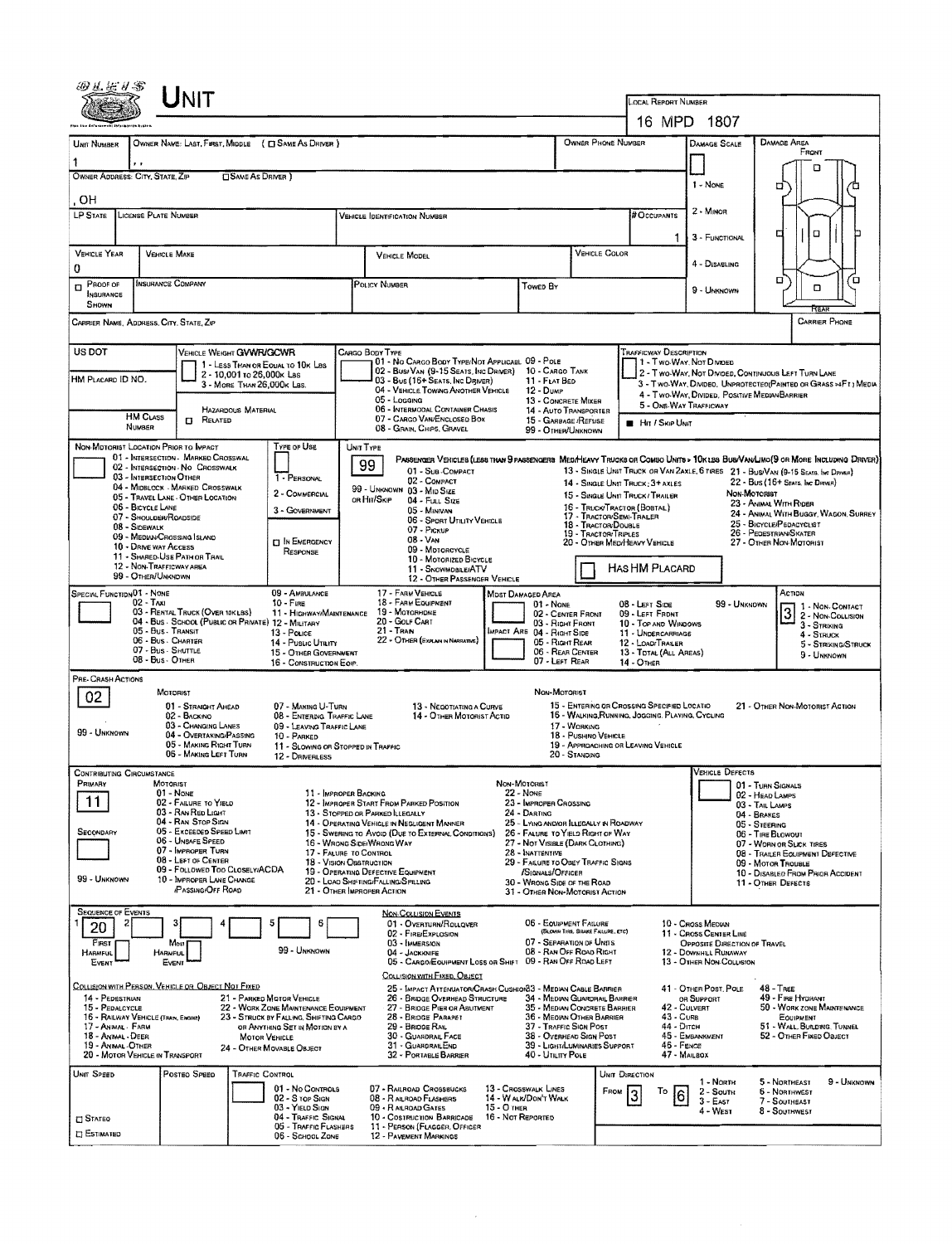| 田見伝りる                                                                                                                                    |                                          | <b>NIT</b>                                                            |                            |                                                                                |    |                                                                                                                                                         |                                                                                              |                                                                       |                    |                                                  |                                                                                    |                                                                                                                   |                                                                                            |                                                         |                      |  |  |  |
|------------------------------------------------------------------------------------------------------------------------------------------|------------------------------------------|-----------------------------------------------------------------------|----------------------------|--------------------------------------------------------------------------------|----|---------------------------------------------------------------------------------------------------------------------------------------------------------|----------------------------------------------------------------------------------------------|-----------------------------------------------------------------------|--------------------|--------------------------------------------------|------------------------------------------------------------------------------------|-------------------------------------------------------------------------------------------------------------------|--------------------------------------------------------------------------------------------|---------------------------------------------------------|----------------------|--|--|--|
|                                                                                                                                          |                                          |                                                                       |                            |                                                                                |    |                                                                                                                                                         |                                                                                              |                                                                       |                    |                                                  | <b>LOCAL REPORT NUMBER</b><br>16 MPD 1807                                          |                                                                                                                   |                                                                                            |                                                         |                      |  |  |  |
|                                                                                                                                          |                                          |                                                                       |                            |                                                                                |    |                                                                                                                                                         |                                                                                              |                                                                       |                    |                                                  |                                                                                    |                                                                                                                   |                                                                                            |                                                         |                      |  |  |  |
| UNIT NUMBER                                                                                                                              |                                          |                                                                       |                            | OWNER NAME: LAST, FIRST, MIDDLE ( C SAME AS DRIVER )                           |    |                                                                                                                                                         |                                                                                              |                                                                       | OWNER PHONE NUMBER |                                                  | <b>DAMAGE SCALE</b>                                                                |                                                                                                                   | DAMAGE AREA<br>FRONT                                                                       |                                                         |                      |  |  |  |
| OWNER ADDRESS: CITY, STATE, ZIP                                                                                                          |                                          | Unruh, Valerie, Joy                                                   | <b>CISAME AS DRIVER</b> )  |                                                                                |    |                                                                                                                                                         |                                                                                              |                                                                       | 330-260-0991       |                                                  | $\overline{2}$                                                                     |                                                                                                                   |                                                                                            |                                                         |                      |  |  |  |
|                                                                                                                                          |                                          |                                                                       |                            |                                                                                |    |                                                                                                                                                         |                                                                                              |                                                                       |                    |                                                  |                                                                                    |                                                                                                                   |                                                                                            | а                                                       | ם                    |  |  |  |
| 9296 Tr 92, Killbuck, OH, 44637<br>LP STATE LICENSE PLATE NUMBER<br><b>VEHICLE IDENTIFICATION NUMBER</b>                                 |                                          |                                                                       |                            |                                                                                |    |                                                                                                                                                         |                                                                                              |                                                                       |                    |                                                  |                                                                                    | 2 - Minor                                                                                                         |                                                                                            |                                                         |                      |  |  |  |
|                                                                                                                                          |                                          |                                                                       |                            |                                                                                |    |                                                                                                                                                         |                                                                                              |                                                                       |                    |                                                  | # Occupants                                                                        |                                                                                                                   |                                                                                            | O<br>о                                                  |                      |  |  |  |
| OН<br><b>VEHICLE YEAR</b>                                                                                                                | GWX2946<br><b>VEHICLE MAKE</b>           |                                                                       |                            |                                                                                |    | 1D4GP25343B131999                                                                                                                                       |                                                                                              |                                                                       |                    | VEHICLE COLOR                                    | 1                                                                                  | 3 - FUNCTIONAL                                                                                                    |                                                                                            |                                                         |                      |  |  |  |
| 2003                                                                                                                                     | Dodge                                    |                                                                       |                            |                                                                                |    | VEHICLE MODEL<br>Caravan                                                                                                                                |                                                                                              |                                                                       |                    | COM                                              |                                                                                    | 4 - DISABLING                                                                                                     |                                                                                            |                                                         |                      |  |  |  |
| PROOF OF                                                                                                                                 | INSURANCE COMPANY                        |                                                                       |                            |                                                                                |    | POLICY NUMBER<br>Towed By                                                                                                                               |                                                                                              |                                                                       |                    |                                                  |                                                                                    | 9 - UNKNOWN                                                                                                       |                                                                                            | о<br>O                                                  | Έ                    |  |  |  |
| INSURANCE<br>SHOWN                                                                                                                       | Progressive                              |                                                                       |                            |                                                                                |    | 911133017                                                                                                                                               |                                                                                              |                                                                       |                    |                                                  |                                                                                    |                                                                                                                   |                                                                                            | দিয়ে                                                   |                      |  |  |  |
| CARRIER NAME, ADDRESS, CITY, STATE, ZIP                                                                                                  |                                          |                                                                       |                            |                                                                                |    |                                                                                                                                                         |                                                                                              |                                                                       |                    |                                                  |                                                                                    |                                                                                                                   |                                                                                            |                                                         | <b>CARRIER PHONE</b> |  |  |  |
| US DOT                                                                                                                                   |                                          | VEHICLE WEIGHT GVWR/GCWR                                              |                            |                                                                                |    | Cargo Body Type                                                                                                                                         |                                                                                              |                                                                       |                    |                                                  | TRAFFICWAY DESCRIPTION                                                             |                                                                                                                   |                                                                                            |                                                         |                      |  |  |  |
|                                                                                                                                          |                                          |                                                                       | 2 - 10,001 To 26,000x Las  | 1 - LESS THAN OR EQUAL TO 10K LBS                                              | 01 | 01 - No CARGO BODY TYPE/NOT APPLICABL 09 - POLE<br>02 - BUSI VAN (9-15 SEATS, INC DRIVER) 10 - CARGO TANK                                               |                                                                                              |                                                                       |                    |                                                  |                                                                                    | 1 - Two Way, Not Divideo<br>2 - Two-Way, Not Divideo, Continuous LEFT TURN LANE                                   |                                                                                            |                                                         |                      |  |  |  |
| HM PLACARD ID NO.                                                                                                                        |                                          |                                                                       | 3 - MORE THAN 26,000K LBS. |                                                                                |    | 03 - Bus (16+ Seats, Inc Driver)<br>04 - VEHICLE TOWING ANOTHER VEHICLE                                                                                 |                                                                                              | 11 - FLAT BED<br>12 - Duse                                            |                    |                                                  |                                                                                    | 3 - Two-WAY, DIVIDED. UNPROTECTED (PAINTED OR GRASS >4FT.) MEDIA<br>4 - Two-Way, Divideo, Positive Median Barrier |                                                                                            |                                                         |                      |  |  |  |
|                                                                                                                                          |                                          |                                                                       | <b>HAZAROOUS MATERIAL</b>  |                                                                                |    | 05 - Logging<br>06 - INTERMODAL CONTAINER CHASIS                                                                                                        |                                                                                              | 13 - CONCRETE MIXER<br>14 - AUTO TRANSPORTER                          |                    |                                                  | 5 - ONE WAY TRAFFICWAY                                                             |                                                                                                                   |                                                                                            |                                                         |                      |  |  |  |
|                                                                                                                                          | <b>HM CLASS</b><br><b>NUMBER</b>         | $\Box$ Related                                                        |                            |                                                                                |    | 07 - CARGO VAN/ENGLOSED BOX<br>08 - GRAIN, CHIPS, GRAVEL                                                                                                |                                                                                              | 15 - GARBAGE /REFUSE<br>99 - OTHER/UNKNOWN                            |                    |                                                  | <b>El Hit / Skip Unit</b>                                                          |                                                                                                                   |                                                                                            |                                                         |                      |  |  |  |
| NON-MOTORIST LOCATION PRIOR TO IMPACT                                                                                                    |                                          |                                                                       |                            | Type of Use                                                                    |    | UNIT TYPE                                                                                                                                               |                                                                                              |                                                                       |                    |                                                  |                                                                                    |                                                                                                                   |                                                                                            |                                                         |                      |  |  |  |
|                                                                                                                                          |                                          | 01 - INTERSECTION MARKED CROSSWAL<br>02 - INTERSECTION - NO CROSSWALK |                            | $\mathbf{1}$                                                                   |    | PASSENGER VEHICLES (LESS THAN 9 PASSENGERS MEDIHEAVY TRUCKS OR COMBO UNITS > TOK LES BUS/VAN/LIMO(9 OR MORE INCLUDING DRIVER)<br>05<br>01 - Sub-COMPACT |                                                                                              |                                                                       |                    |                                                  | 13 - SINGLE UNIT TRUCK OR VAN 2AXLE, 6 TIRES 21 - BUS/VAN (9-15 SEATS, INC DRIVER) |                                                                                                                   |                                                                                            |                                                         |                      |  |  |  |
|                                                                                                                                          | 03 - INTERSECTION OTHER                  | 04 - MIDBLOCK - MARKED CROSSWALK                                      |                            | 1 - PERSONAL                                                                   |    | 02 - COMPACT<br>99 - UNKNOWN 03 - MID SIZE                                                                                                              |                                                                                              |                                                                       |                    |                                                  | 14 - SINGLE UNIT TRUCK: 3+ AXLES                                                   |                                                                                                                   | Non-Matorist                                                                               | 22 - Bus (16+ Seats, Inc. Driver)                       |                      |  |  |  |
|                                                                                                                                          | 06 - BICYCLE LANE                        | 05 - TRAVEL LANE - OTHER LOCATION                                     |                            | 2 - COMMERCIAL<br>3 - GOVERNMENT                                               |    | OR HIT/SKIP<br>04 - FULL SIZE<br>05 - MINIVAN                                                                                                           |                                                                                              |                                                                       |                    |                                                  | 15 - SINGLE UNIT TRUCK / TRAILER<br>16 - TRUCK/TRACTOR (BOSTAIL)                   |                                                                                                                   |                                                                                            | 23 - ANMAL WITH RIDER                                   |                      |  |  |  |
|                                                                                                                                          | 07 - SHOULDER/ROADSIDE<br>08 - SIOEWALK  |                                                                       |                            |                                                                                |    | 06 - Sport Utility Vehicle<br>07 - Pickup                                                                                                               |                                                                                              |                                                                       |                    | 17 - TRACTOR/SEMI-TRAILER<br>18 - Tractor/Double |                                                                                    |                                                                                                                   | 24 - ANNAL WITH BUGGY, WAGON, SURREY<br>25 - BICYCLE/PEDACYCLIST<br>26 - Pedestrian/Skater |                                                         |                      |  |  |  |
|                                                                                                                                          | 10 - DRNE WAY ACCESS                     | 09 - MEDIAN CROSSING ISLAND                                           |                            | <b>DIN EMERGENCY</b>                                                           |    | 19 - TRACTOR/TRIPLES<br>$08 - V_{AN}$<br>09 - MOTORCYCLE                                                                                                |                                                                                              |                                                                       |                    |                                                  | 20 - OTHER MEDIHEAVY VEHICLE                                                       | 27 - OTHER NON-MOTORIST                                                                                           |                                                                                            |                                                         |                      |  |  |  |
| RESPONSE<br>11 - SHARED-USE PATH OR TRAIL<br>10 - Motorizeo Bicycle<br>12 - NON-TRAFFICWAY AREA<br>HAS HM PLACARD<br>11 - SNOWMOBILE/ATV |                                          |                                                                       |                            |                                                                                |    |                                                                                                                                                         |                                                                                              |                                                                       |                    |                                                  |                                                                                    |                                                                                                                   |                                                                                            |                                                         |                      |  |  |  |
|                                                                                                                                          | 99 - OTHER/UNKNOWN                       |                                                                       |                            |                                                                                |    |                                                                                                                                                         | 12 - OTHER PASSENGER VEHICLE                                                                 |                                                                       |                    |                                                  |                                                                                    |                                                                                                                   |                                                                                            |                                                         |                      |  |  |  |
| SPECIAL FUNCTION 01 - NONE<br>01                                                                                                         | 02 - Tax.                                | 03 - RENTAL TRUCK (OVER 10K LBS)                                      |                            | 09 - AMBULANCE<br>$10 - F_{IRE}$<br>11 - HIGHWAY/MAINTENANCE                   |    | 17 - FARM VEHICLE<br>18 - FARM EQUIPMENT<br>19 - Мотовноме                                                                                              | 02                                                                                           | <b>MOST DAMAGED AREA</b><br>$01 - None$<br>02 - CENTER FRONT          |                    |                                                  | 08 - LEFT SIDE                                                                     |                                                                                                                   | 99 - Unknown                                                                               | ACTION                                                  | 1 - Non-Contact      |  |  |  |
|                                                                                                                                          | 05 - Bus - Transit                       | 04 - Bus - SCHOOL (PUBLIC OR PRAVATE) 12 - MILITARY                   |                            |                                                                                |    | 20 - Golf Cart<br>03 - RIGHT FRONT<br>21 - Train<br>Impact Are                                                                                          |                                                                                              |                                                                       |                    |                                                  | 09 - LEFT FRONT<br>10 - Top and Windows                                            |                                                                                                                   |                                                                                            | 2 - Now Coursion<br>$3 -$ Striking                      |                      |  |  |  |
|                                                                                                                                          | 05 - Bus - Charter<br>07 - Bus - Shuttle |                                                                       |                            | 13 - Pouce<br>14 - Pusuc Unurv                                                 |    | 22 - OTHER (EXPLAN IN NAPRATIVE)                                                                                                                        | 02                                                                                           | 04 - RIGHT SIDE<br>05 - Right Rear                                    |                    |                                                  | 11 - UNDERCARRIAGE<br>12 - LOAD/TRAILER                                            |                                                                                                                   |                                                                                            | 4 - STRUCK                                              | 5 - STRIKING/STRUCK  |  |  |  |
|                                                                                                                                          | 08 - Bus - OTHER                         |                                                                       |                            | 15 - OTHER GOVERNMENT<br>16 - CONSTRUCTION EGIP.                               |    |                                                                                                                                                         |                                                                                              | 06 - REAR CENTER<br>07 - LEFT REAR                                    |                    |                                                  | 13 - TOTAL (ALL AREAS)<br>14 - OTHER                                               |                                                                                                                   |                                                                                            |                                                         | 9 - Unknown          |  |  |  |
| PRE-CRASH ACTIONS                                                                                                                        |                                          | MOTORIST                                                              |                            |                                                                                |    |                                                                                                                                                         |                                                                                              | NON-MOTORIST                                                          |                    |                                                  |                                                                                    |                                                                                                                   |                                                                                            |                                                         |                      |  |  |  |
| 11                                                                                                                                       |                                          | 01 - STRAIGHT AHEAD                                                   |                            | 07 - Making U-Turn                                                             |    | 13 - NEGOTIATING A CURVE                                                                                                                                |                                                                                              |                                                                       |                    |                                                  | 15 - ENTERING OR CROSSING SPECIFIED LOCATIO                                        |                                                                                                                   |                                                                                            | 21 - OTHER NON-MOTORIST ACTION                          |                      |  |  |  |
|                                                                                                                                          |                                          | 02 - Backing<br>03 - CHANGING LANES                                   |                            | 08 - Entering Traffic Lane<br>09 - LEAVING TRAFFIC LANE                        |    |                                                                                                                                                         | 14 - OTHER MOTORIST ACTIO                                                                    |                                                                       | 17 WORKING         |                                                  | 16 - WALKING, RUNNING, JOGGING, PLAYING, CYCLING                                   |                                                                                                                   |                                                                                            |                                                         |                      |  |  |  |
| 99 - UNKNOWN                                                                                                                             |                                          | 04 - OVERTAKING/PASSING<br>05 - MAKING RIGHT TURN                     |                            | 10 - PARKED<br>11 - SLOWING OR STOPPED IN TRAFFIC                              |    |                                                                                                                                                         |                                                                                              |                                                                       |                    | 18 - PUSHING VEHICLE                             | 19 - APPROACHING OR LEAVING VEHICLE                                                |                                                                                                                   |                                                                                            |                                                         |                      |  |  |  |
|                                                                                                                                          |                                          | 06 - MAKING LEFT TURN                                                 |                            | 12 - DRIVERLESS                                                                |    |                                                                                                                                                         |                                                                                              |                                                                       | 20 - STANDING      |                                                  |                                                                                    |                                                                                                                   |                                                                                            |                                                         |                      |  |  |  |
| <b>CONTRIBUTING CIRCUMSTANCE</b><br>PRIMARY                                                                                              | MOTORIST                                 |                                                                       |                            |                                                                                |    |                                                                                                                                                         |                                                                                              | NON-MOTORIST                                                          |                    |                                                  |                                                                                    | <b>VEHICLE DEFECTS</b>                                                                                            | 01 - TURN SIGNALS                                                                          |                                                         |                      |  |  |  |
| 01                                                                                                                                       |                                          | 01 - NONE<br>02 - FAILURE TO YIELD                                    |                            | 11 - IMPROPER BACKING                                                          |    | 12 - IMPROPER START FROM PARKED POSITION                                                                                                                |                                                                                              | 22 - None<br>23 - IMPROPER CROSSING                                   |                    |                                                  |                                                                                    |                                                                                                                   | 02 - HEAD LAMPS<br>03 - Tail Lamps                                                         |                                                         |                      |  |  |  |
|                                                                                                                                          |                                          | 03 - RAN RED LIGHT<br>04 - RAN STOP SIGN                              |                            |                                                                                |    | 13 - Stopped on Parked LLEGALLY<br>14 - OPERATING VEHICLE IN NEGLIGENT MANNER                                                                           | 24 - DARTING<br>25 - LYING ANDIOR ILLEGALLY IN ROADWAY                                       |                                                                       |                    |                                                  |                                                                                    |                                                                                                                   | 04 - BRAKES<br>05 - STEERING                                                               |                                                         |                      |  |  |  |
| <b>SECONOARY</b>                                                                                                                         |                                          | 05 - Exceeded Speed Limit<br>06 - UNSAFE SPEED                        |                            |                                                                                |    | 15 - Swering to Avoid (Due to External Conditions)<br>16 - WRONG SIDE/WRONG WAY                                                                         |                                                                                              | 26 - FALURE TO YIELD RIGHT OF WAY<br>27 - Not Visible (Dark Clothing) |                    |                                                  |                                                                                    |                                                                                                                   | 06 - TIRE BLOWOUT                                                                          | 07 - WORN OR SLICK TIRES                                |                      |  |  |  |
|                                                                                                                                          |                                          | 07 - IMPROPER TURN<br>08 - LEFT OF CENTER                             |                            | 17 - FALURE TO CONTROL                                                         |    | 28 - INATTENTIVE<br>29 - FAILURE TO OBEY TRAFFIC SIGNS<br>18 - VISION OBSTRUCTION                                                                       |                                                                                              |                                                                       |                    |                                                  |                                                                                    |                                                                                                                   | 08 - TRAILER EQUIPMENT DEFECTIVE<br>09 - MOTOR TROUBLE                                     |                                                         |                      |  |  |  |
| 99 - UNKNOWN                                                                                                                             |                                          | 09 - Followed Too Closelv/ACDA<br>10 - IMPROPER LANE CHANGE           |                            |                                                                                |    | 19 - OPERATING DEFECTIVE EQUIPMENT<br>20 - LOAD SHIFTING/FALLING/SPILLING                                                                               |                                                                                              | /SIGNALS/OFFICER<br>30 - WRONG SIDE OF THE ROAD                       |                    |                                                  |                                                                                    |                                                                                                                   |                                                                                            | 10 - DISABLED FROM PRIOR ACCIDENT<br>11 - OTHER DEFECTS |                      |  |  |  |
|                                                                                                                                          |                                          | <b>(PASSING/OFF RDAO)</b>                                             |                            |                                                                                |    | 21 - OTHER IMPROPER ACTION                                                                                                                              |                                                                                              | 31 - OTHER NON-MOTORIST ACTION                                        |                    |                                                  |                                                                                    |                                                                                                                   |                                                                                            |                                                         |                      |  |  |  |
| <b>SEQUENCE OF EVENTS</b><br>2                                                                                                           |                                          | 3                                                                     |                            | 5<br>6                                                                         |    | <b>NON-COLLISION EVENTS</b><br>01 - OVERTURN/ROLLOVER                                                                                                   |                                                                                              | 06 - EQUIPMENT FAILURE                                                |                    |                                                  |                                                                                    | 10 - CROSS MEDIAN                                                                                                 |                                                                                            |                                                         |                      |  |  |  |
| 20<br>FIRST                                                                                                                              |                                          | Most                                                                  |                            |                                                                                |    | 02 - FIRE/EXPLOSION<br>03 - IMMERSION                                                                                                                   |                                                                                              | 07 - SEPARATION OF UNITS                                              |                    | (BLOWN TIRE, BRAKE FAILURE, ETC)                 |                                                                                    | 11 - Cross Center Line<br>OPPOSITE DIRECTION OF TRAVEL                                                            |                                                                                            |                                                         |                      |  |  |  |
| <b>HARMFUL</b><br><b>EVENT</b>                                                                                                           | <b>HARMFUL</b>                           | EVENT                                                                 |                            | 99 - Unknown                                                                   |    | 04 - JACKKNIFE<br>05 - CARGO/EQUIPMENT LOSS OR SHIFT                                                                                                    |                                                                                              | 08 - RAN OFF ROAD RIGHT<br>09 - RAN OFF ROAD LEFT                     |                    |                                                  |                                                                                    | 12 - DOWNHEL RUNAWAY<br>13 - OTHER NON-COLLISION                                                                  |                                                                                            |                                                         |                      |  |  |  |
|                                                                                                                                          |                                          |                                                                       |                            |                                                                                |    | COLLISION WITH FIXED, OBJECT                                                                                                                            |                                                                                              |                                                                       |                    |                                                  |                                                                                    |                                                                                                                   |                                                                                            |                                                         |                      |  |  |  |
| COLLISION WITH PERSON, VEHICLE OR OBJECT NOT FIXED<br>14 - PEDESTRIAN                                                                    |                                          |                                                                       |                            | 21 - PARKED MOTOR VEHICLE                                                      |    | 25 - IMPACT ATTENUATOR/CRASH CUSHION33 - MEDIAN CABLE BARRIER<br>26 - BRIDGE OVERHEAD STRUCTURE                                                         |                                                                                              | 34 - MEDIAN GUARDRAIL BARRIER                                         |                    |                                                  |                                                                                    | 41 - OTHER POST, POLE<br>OR SUPPORT                                                                               |                                                                                            | <b>48 - TREE</b><br>49 - FIRE HYORANT                   |                      |  |  |  |
| 15 - PEDALCYCLE<br>16 - RAILWAY VEHICLE (TRAN. ENGINE)                                                                                   |                                          |                                                                       |                            | 22 - WORK ZONE MAINTENANCE EQUIPMENT<br>23 - STRUCK BY FALLING, SHIFTING CARGO |    | 27 - BRIDGE PIER OR ABUTMENT<br>28 - BRIDGE PARAPET                                                                                                     |                                                                                              | 35 - Median Concrete Barrier<br>36 - MEDIAN OTHER BARRIER             |                    |                                                  | 42 - CULVERT<br>43 - Cura                                                          |                                                                                                                   | 50 - WORK ZONE MAINTENANCE<br>EQUIPMENT                                                    |                                                         |                      |  |  |  |
| 17 - ANIMAL - FARM<br>18 - Anmal - DEER                                                                                                  |                                          |                                                                       | <b>MOTOR VEHICLE</b>       | OR ANYTHING SET IN MOTION BY A                                                 |    |                                                                                                                                                         | 29 - BRIDGE RAIL<br>37 - TRAFFIC SIGN POST<br>30 - GUARDRAIL FACE<br>38 - OVERHEAD SIGN POST |                                                                       |                    |                                                  |                                                                                    | 44 - Олсн<br>51 - WALL, BULDING, TUNNEL<br>45 - EMBANKMENT<br>52 - OTHER FIXED OBJECT                             |                                                                                            |                                                         |                      |  |  |  |
| 19 - ANIMAL-OTHER<br>20 - MOTOR VEHICLE IN TRANSPORT                                                                                     |                                          |                                                                       |                            | 24 - OTHER MOVABLE OBJECT                                                      |    | 31 - GUARDRAILEND<br>32 - PORTABLE BARRIER                                                                                                              |                                                                                              | 39 - LIGHT/LUMINARIES SUPPORT<br>40 - UTILITY POLE                    |                    |                                                  | 46 - FENCE                                                                         | 47 - MAILBOX                                                                                                      |                                                                                            |                                                         |                      |  |  |  |
| UNIT SPEED                                                                                                                               |                                          | Posteo Speeo                                                          | TRAFFIC CONTROL            |                                                                                |    |                                                                                                                                                         |                                                                                              |                                                                       |                    | UNIT DIRECTION                                   |                                                                                    | 1 - North                                                                                                         |                                                                                            | 5 - NORTHEAST                                           | 9 - UNKNDWN          |  |  |  |
| 0                                                                                                                                        |                                          |                                                                       | 01                         | 01 - No CONTROLS<br>02 - S rop Sign                                            |    | 07 - RAILROAD CROSSBUCKS<br>08 - R AILRDAD FLASHERS                                                                                                     |                                                                                              | 13 - Crosswalk Lines<br>14 - WALK/DON'T WALK                          |                    | FROM                                             | To<br>3                                                                            | 2 - South<br>$3 - EAST$                                                                                           |                                                                                            | 6 - NORTHWEST<br>7 - Southeast                          |                      |  |  |  |
| STATED                                                                                                                                   |                                          |                                                                       |                            | 03 - Yield Sign<br>04 - Traffic Signal                                         |    | 09 - RAILRDAD GATES<br>10 - COSTRUCTION BARRICADE                                                                                                       | 15 - О тнея                                                                                  | 16 - Not Reported                                                     |                    |                                                  |                                                                                    | 4 - West                                                                                                          |                                                                                            | 8 - SOUTHWEST                                           |                      |  |  |  |
| <b>ESTIMATEO</b>                                                                                                                         |                                          |                                                                       |                            | 05 - TRAFFIC FLASHERS<br>06 - SCHOOL ZONE                                      |    | 11 - PERSON (FLAGGER, OFFICER<br>12 - PAVEMENT MARKINGS                                                                                                 |                                                                                              |                                                                       |                    |                                                  |                                                                                    |                                                                                                                   |                                                                                            |                                                         |                      |  |  |  |